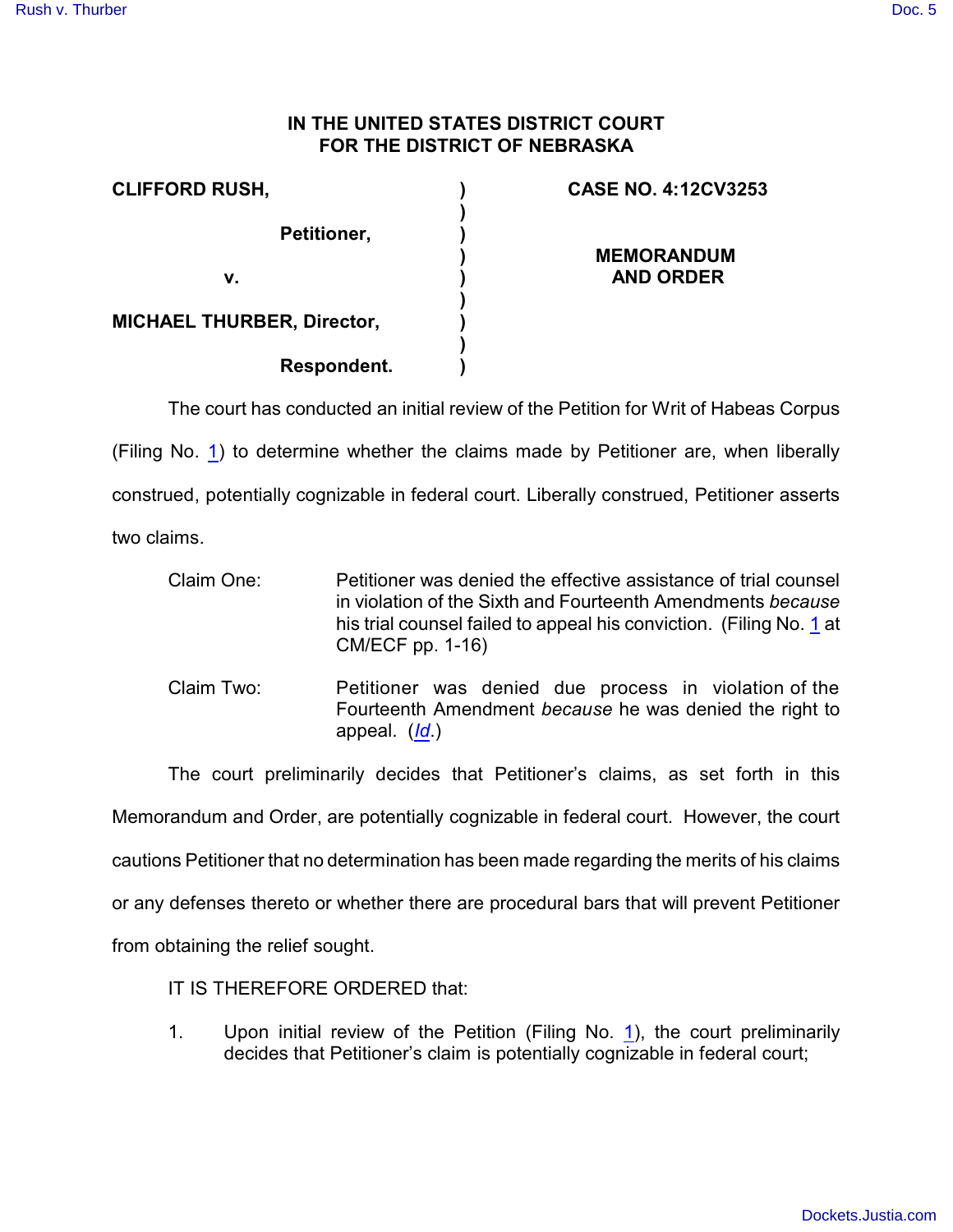- 2. The Clerk of the court is directed to mail copies of this Memorandum and Order and the Petition (Filing No. [1](https://ecf.ned.uscourts.gov/doc1/11312676388)) to Respondents and the Nebraska Attorney General by regular first-class mail;
- 3. By **March 29, 2013**, Respondent shall file a motion for summary judgment or state court records in support of an answer. The Clerk of the court is directed to set a pro se case management deadline in this case using the following text: **March 29, 2013**: deadline for Respondent to file state court records in support of answer or motion for summary judgment;
- 4. If Respondent elects to file a motion for summary judgment, the following procedures shall be followed by Respondent and Petitioner:
	- A. The motion for summary judgment shall be accompanied by a separate brief, submitted at the time of the filing of the motion.
	- B. The motion for summary judgment shall be supported by such state court records as are necessary to support the motion. Those records shall be contained in a separate filing entitled: "Designation of State Court Records in Support of Motion for Summary Judgment."
	- C. Copies of the motion for summary judgment, the designation, including state court records, and Respondent's brief shall be served upon Petitioner *except* that Respondent is only required to provide Petitioner with a copy of the specific pages of the record which are cited in Respondent's brief. In the event that the designation of state court records is deemed insufficient by Petitioner, Petitioner may file a motion with the court requesting additional documents. Such motion shall set forth the documents requested and the reasons the documents are relevant to the cognizable claims.
	- D. No later than 30 days following the filing of the motion for summary judgment, Petitioner shall file and serve a brief in opposition to the motion for summary judgment. Petitioner shall submit no other documents unless directed to do so by the court.
	- E. No later than 30 days after the filing of Petitioner's brief, Respondent shall file and serve a reply brief. In the event that Respondent elects not to file a reply brief, he should inform the court by filing a notice stating that he will not file a reply brief and that the motion is therefore fully submitted for decision.
	- F. If the motion for summary judgment is denied, Respondent shall file an answer, a designation and a brief that complies with terms of this order. (*See* the following paragraph.) The documents shall be filed no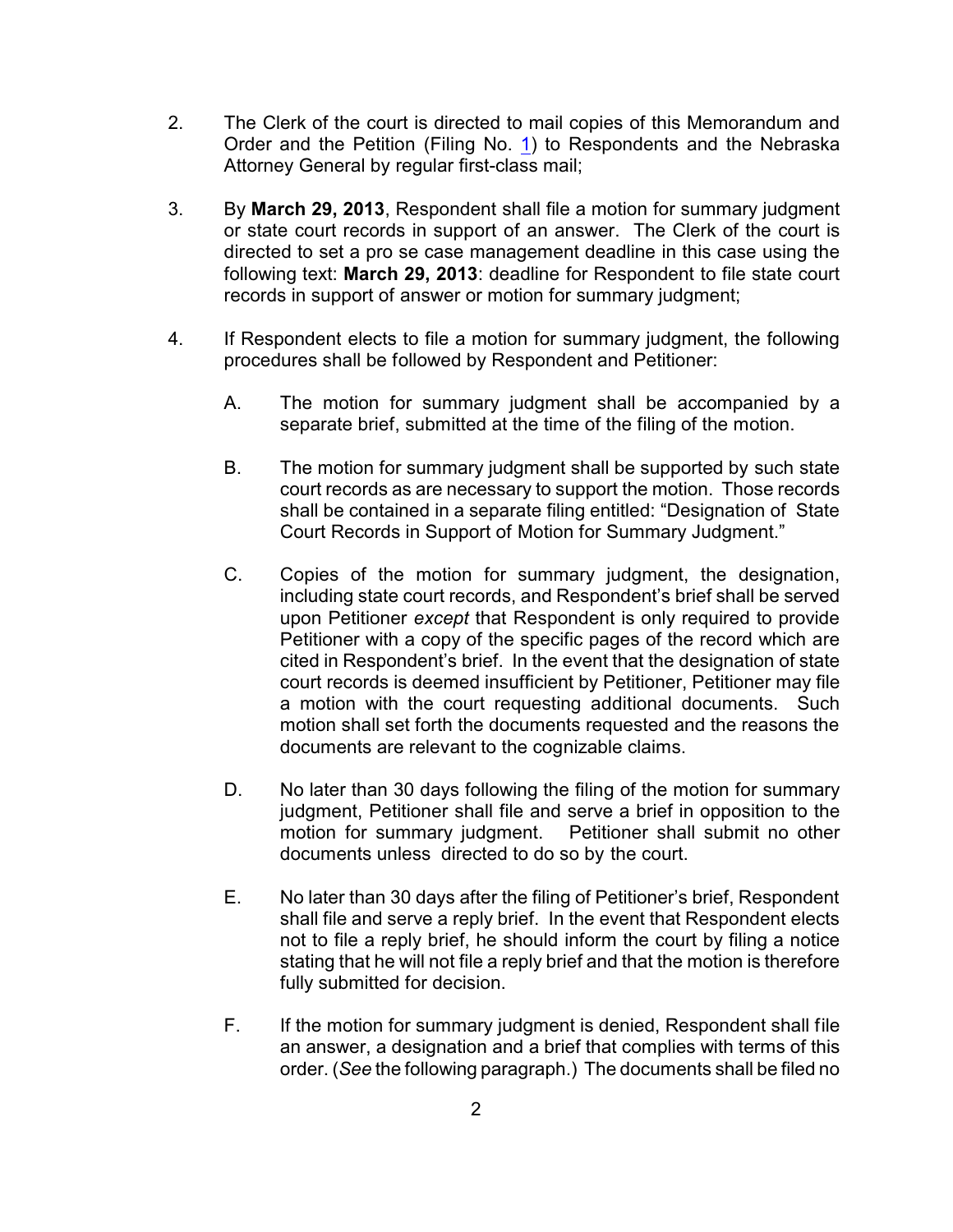later than 30 days after the denial of the motion for summary judgment. **Respondent is warned that the failure to file an answer, a designation and a brief in a timely fashion may result in the imposition of sanctions, including the release of Petitioner**;

- 5. If Respondent elects to file an answer, the following procedures shall be followed by Respondent and Petitioner:
	- A. By **March 29, 2013**, Respondent shall file all state court records which are relevant to the cognizable claims. *See*, *e.g.*, [Rule 5\(c\)-\(d\)](http://web2.westlaw.com/result/default.wl?tf=0&fn=_top&scxt=WL&crbp=0&mt=Westlaw&rs=WLW9.08&cite=SECT+Section+2254&jrtadvtype=0&cfid=1&action=DODIS&rpst=None&cxt=DC&vr=2.0&disrelpos=4&candisnum=1&sv=Split&cnt=DOC&disnav=NEXT&ss=CNT&service=Find&rlt=CLID_) of the *[Rules Governing Section 2254 Cases in the United States](http://web2.westlaw.com/result/default.wl?tf=0&fn=_top&scxt=WL&crbp=0&mt=Westlaw&rs=WLW9.08&cite=SECT+Section+2254&jrtadvtype=0&cfid=1&action=DODIS&rpst=None&cxt=DC&vr=2.0&disrelpos=4&candisnum=1&sv=Split&cnt=DOC&disnav=NEXT&ss=CNT&service=Find&rlt=CLID_) [District Courts](http://web2.westlaw.com/result/default.wl?tf=0&fn=_top&scxt=WL&crbp=0&mt=Westlaw&rs=WLW9.08&cite=SECT+Section+2254&jrtadvtype=0&cfid=1&action=DODIS&rpst=None&cxt=DC&vr=2.0&disrelpos=4&candisnum=1&sv=Split&cnt=DOC&disnav=NEXT&ss=CNT&service=Find&rlt=CLID_)*. Those records shall be contained in a separate filing entitled: "Designation of State Court Records In Support of Answer."
	- B. No later than 30 days after the filing of the relevant state court records, Respondent shall file an answer. The answer shall be accompanied by a separate brief, submitted at the time of the filing of the answer. Both the answer and brief shall address all matters germane to the case including, but not limited to, the merits of Petitioner's allegations that have survived initial review, and whether any claim is barred by a failure to exhaust state remedies, a procedural bar, non-retroactivity, a statute of limitations, or because the petition is an unauthorized second or successive petition. *See*, *e.g.*, Rules 5(b) and 9 of the *[Rules Governing Section 2254 Cases in](http://web2.westlaw.com/result/default.wl?tf=0&fn=_top&scxt=WL&crbp=0&mt=Westlaw&rs=WLW9.08&cite=SECT+Section+2254&jrtadvtype=0&cfid=1&action=DODIS&rpst=None&cxt=DC&vr=2.0&disrelpos=4&candisnum=1&sv=Split&cnt=DOC&disnav=NEXT&ss=CNT&service=Find&rlt=CLID_) [the United States District Courts](http://web2.westlaw.com/result/default.wl?tf=0&fn=_top&scxt=WL&crbp=0&mt=Westlaw&rs=WLW9.08&cite=SECT+Section+2254&jrtadvtype=0&cfid=1&action=DODIS&rpst=None&cxt=DC&vr=2.0&disrelpos=4&candisnum=1&sv=Split&cnt=DOC&disnav=NEXT&ss=CNT&service=Find&rlt=CLID_)*.
	- C. Copies of the answer, the designation, and Respondent's brief shall be served upon Petitioner at the time they are filed with the court *except* that Respondent is only required to provide Petitioner with a copy of the specific pages of the designated record which are cited in Respondent's brief. In the event that the designation of state court records is deemed insufficient by Petitioner, Petitioner may file a motion with the court requesting additional documents. Such motion shall set forth the documents requested and the reasons the documents are relevant to the cognizable claims.
	- D. No later than 30 days following the filing of Respondent's brief, Petitioner shall file and serve a brief in response. Petitioner shall submit no other documents unless directed to do so by the court.
	- E. No later than 30 days after the filing of Petitioner's brief, Respondent shall file and serve a reply brief. In the event that Respondent elects not to file a reply brief, he should inform the court by filing a notice